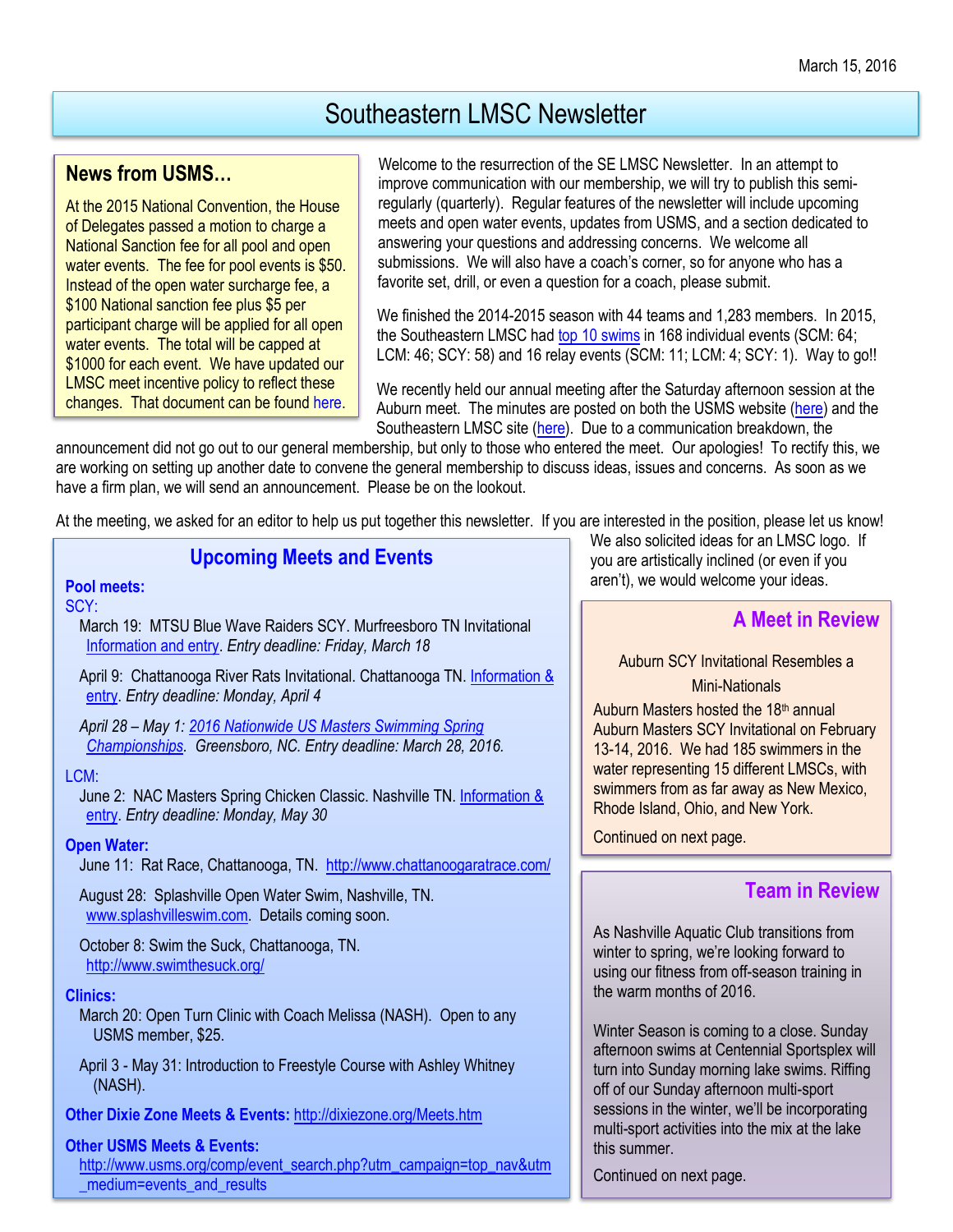## **A Meet in Review (cont.)**

# **11th Annual Rat Race Overview April 9, 2016**

The 11<sup>th</sup> Annual Chattanooga Rat Race is an open water swim hosted by the City of Chattanooga and the McCallie Masters Swim Team. Participants will compete in either a 4.5 mile or a 2.2 mile downstream swim in the Tennessee River on June 11, 2016. More than 200 participants from the surrounding area are expected. Proceeds from the event provide scholarships for inner city lifeguard and swim lesson programs. To enter the race please visit the website [chattanoogaratrace.com.](http://chattanoogaratrace.com/) For questions or more info please call Stan Corcoran at 423-493-5536 or [corcoran@mccallie.org](mailto:corcoran@mccallie.org)

Stan Corcoran Aquatics Director - McCallie School

The Georgia super team, GAJA, had the most swimmers (45) and won the high point trophy for large teams. The 19 Pirates of Pensacola (Gulf Coast Pirate Swimmers) won the high point trophy for medium sized teams, followed by the 12 swimmers from the Panama City Swim Team and the 10 from Central Alabama Master Swimmers. The Sarasota Y Sharks won the high point trophy for small sized teams followed by the Madison Titans and the Magic City Masters.

Post-meet analysis of team scores shows that the Georgia LMSC scored a total of 2,224 points, led by GAJA, but including the points won by swimmers from the Atlanta Water Jocks, the Atlanta Rainbow Trout, and a contingent of eight unattached swimmers.

No other team is able to marshal the numbers that come from GAJA, but when the points of Southeastern LMSC were tallied the total was 2,903. We might be able to claim home pool advantage but most of our LMSC's swimmers drove 3-4 hours to get to Auburn, further than swimmers from the Atlanta metro area.

We love having the GAJA swimmers join us, as well as swimmers from all over the country. But maybe we should have not only team trophies but also LMSC trophies in the future! Maybe we can get our LMSC President to put down a bet with the Georgia LMSC President for next year?

Conner Bailey Auburn Masters

# **Team in Review (continued)**

Keep your eyes open for trail and road runs and road and mountain bike sessions. We'll also be partnering with Nashville Paddleboarding to add paddleboard and flow-yo sessions after our swims. Mark your calendars, NAC Masters at Percy Priest Lake start Sunday, April 17.

**NAC and Music City Masters** (at Maryland Farms YMCA) merged in late 2015! We are excited to have new training partners and to add a second NAC Masters location on Nashville's South side. One added bonus in this new relationship is that we'll being spending some time in the Maryland Farms 50 meter outdoor pool this summer (Memorial Day-Labor Day)! Do you know how much I love swimming sunrises at that pool!? Come join us and find out!

**Our coaching staff and swimming family.** Our masters swim program includes more than 250 regular swimmers, 17 practices each week, and 3 locations. In 2015, we welcomed several new coaches to the team who are also active NAC Masters swimmers. Look for them on the deck and in your lane. Our practice schedule offers a lot of variety, but we also meet monthly to provide a cohesive training and coaching experience. Ashley Whitney, Melissa Cooper, Chelsea Fourakre, Jeff Ockerman, Allison Ware, Tony White

Continued on next page.